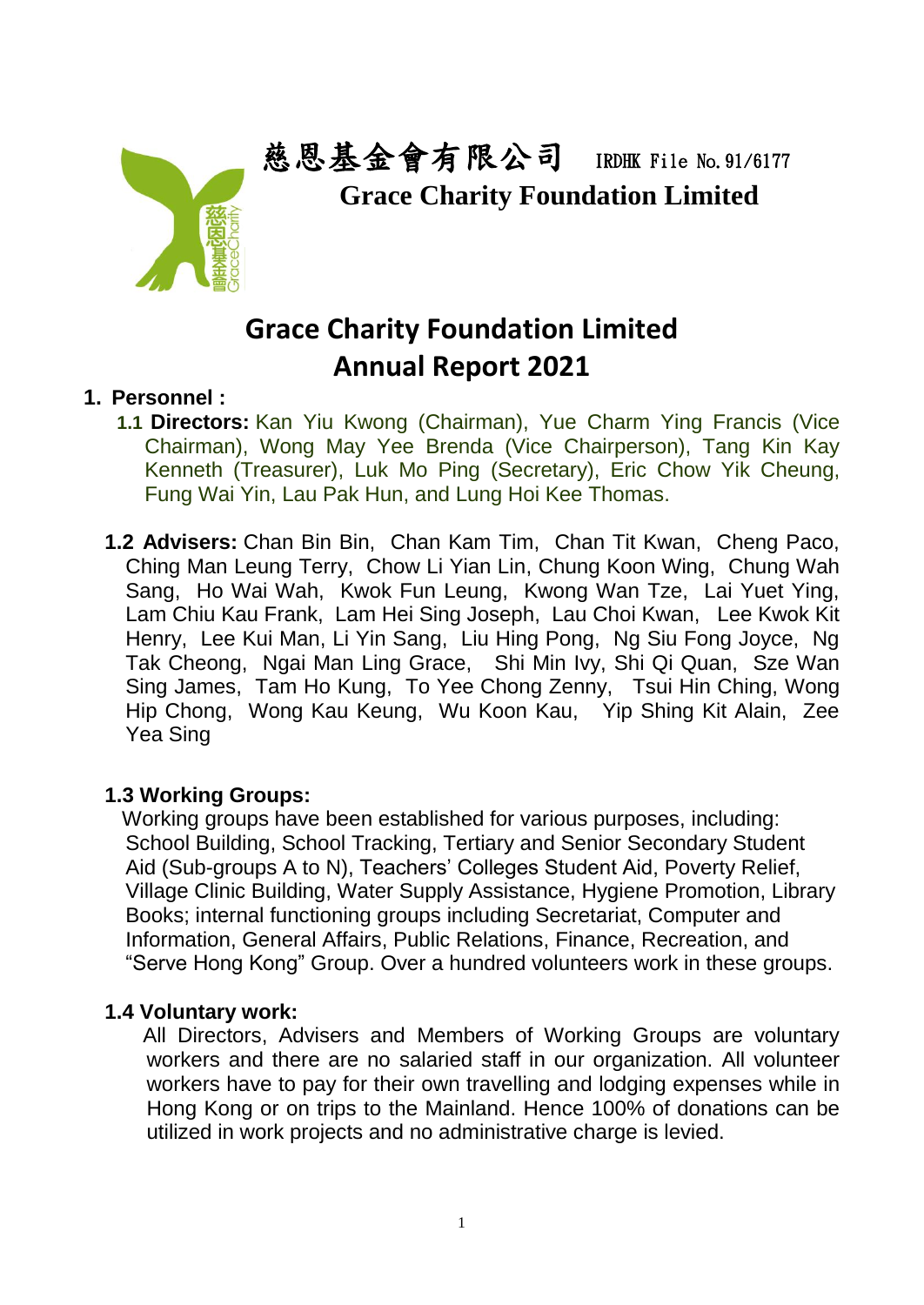## **2.Finance**

- **2.1 Income** Our source of income includes donations, membership fees and bank interests. Some donors set up special accounts or funds to put in donations regularly and with a variety of purposes, e.g. Xiaoping Education Fund, Chan Dang Social Service Fund, Koo Tin Lok Charity Fund, Castle Peak Lions Account, Yan Society Charity, Chan Ho Shing Account, Chow Tak Fung Account, Chi Hong Nunnery Account, Ching Kin Account, Financial Free Fellowship Account, Lam Chiu Kau Account, Ling Kwong Account, Ng Hung Yuet Ying Account, Sai Wai Education Account, Sik Kwan Account, Sheung Ping Account, Wing Wah Group Account, Wong Wing Cheung Account, Yue Charm Ying Account, Luen Sing Account, Lo Lai Ching Account, Ng Yue Ying Account, Wong Ping Sang Account etc. All our receipts come through our bank accounts and official receipts are issued for all income. Donations of \$100 or more are tax deductible.
- **2.2 Expenditure** All records of receipts and expenses can be said to be 100% transparent. Every item of expenditure is effected by cheque or remittance. Payment bills are approved by two directors for specific purposes. Accounts are audited annually by Certified Public Accountants.

## 3. **Projects: From 2000 to mid-2021, our organization has supported the following projects:**

|                                                                                                                                    | <b>Units</b> |  |
|------------------------------------------------------------------------------------------------------------------------------------|--------------|--|
| Subsidize building medical stations and clinics<br>314                                                                             | <b>Units</b> |  |
| Aiding Students to attend Senior Secondary Schools  44,016                                                                         | Persons      |  |
| Aiding Students to attend Teacher Education Institutes<br>11,086                                                                   | Persons      |  |
| Aiding Students to attend Tertiary Education Institutions<br>13,343                                                                | Persons      |  |
| Aiding orphans and those with special hardship<br>16,093                                                                           | Persons      |  |
| Aiding Primary and Junior Secondary Students<br>16,729                                                                             | Persons      |  |
| (terminated in 2007 due to new government policy of free education.)                                                               |              |  |
| 2,061                                                                                                                              | Schools      |  |
| Subsidizing building playgrounds, canteens, bathhouses, and                                                                        |              |  |
| donation of computers, desks, chairs and teaching aids  242 Projects                                                               |              |  |
| Helping Substitute Teachers with special hardship  1,727 Persons                                                                   |              |  |
| (Since 2016, aid to this category has been terminated under the change of<br>policy on dispensing with this category of teachers.) |              |  |
| Helping the Elderly who live alone and in elderly homes 4,012 Persons                                                              |              |  |
| Material Donations: blankets and other items to the needy30,258 Items                                                              |              |  |